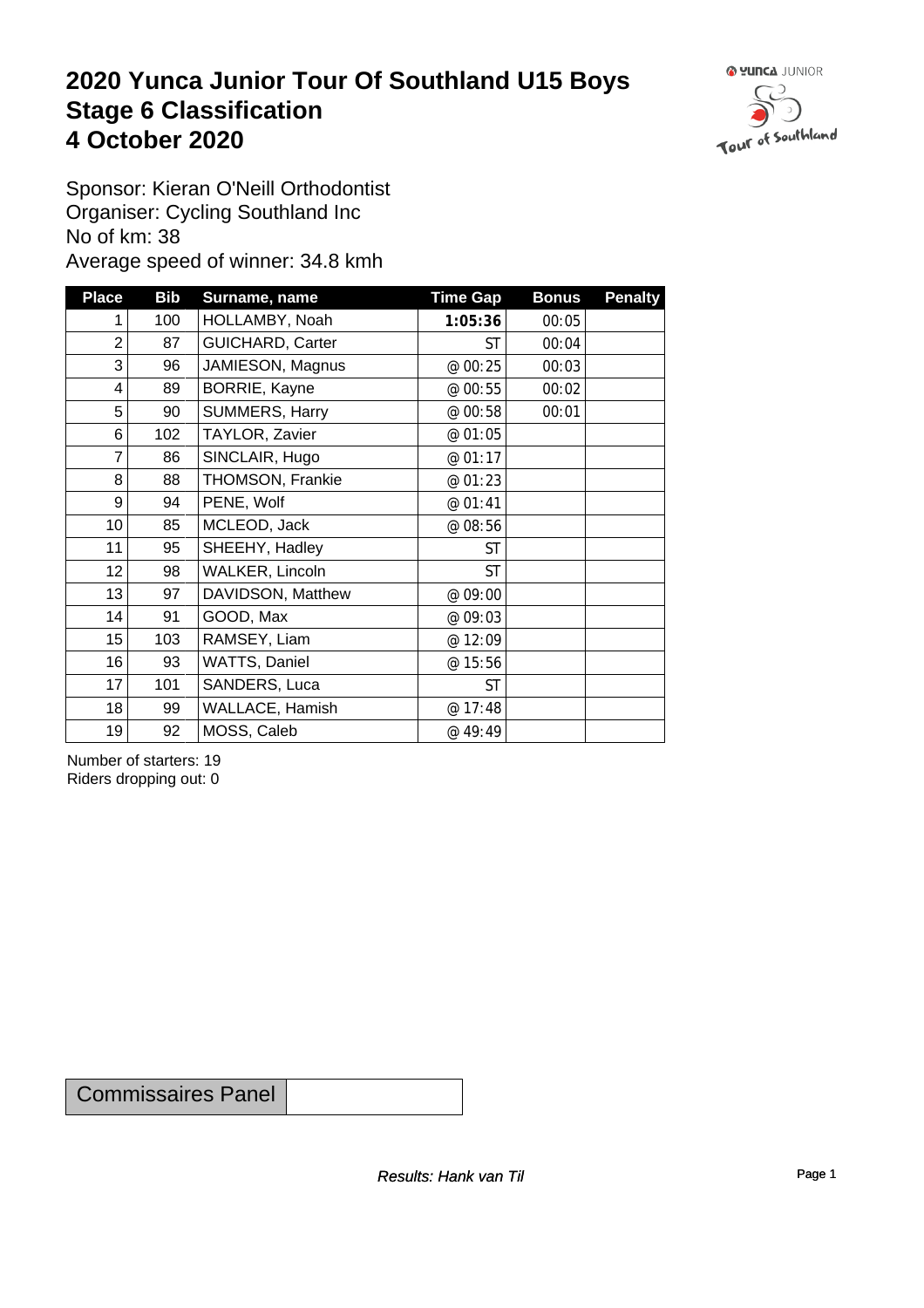#### **2020 Yunca Junior Tour Of Southland U15 Boys General Classification (Stage 6)**<br>4 October 2020 **4 October 2020**



Organiser: Cycling Southland Inc

| <b>Place</b>   | <b>Bib</b> | Surname, name           | <b>Time Gap</b> |
|----------------|------------|-------------------------|-----------------|
| 1              | 100        | HOLLAMBY, Noah          | 4:02:01         |
| $\overline{2}$ | 87         | <b>GUICHARD, Carter</b> | @ 00:38         |
| 3              | 96         | JAMIESON, Magnus        | @ 07:10         |
| 4              | 89         | BORRIE, Kayne           | @ 07:50         |
| 5              | 102        | TAYLOR, Zavier          | @ 08:22         |
| 6              | 90         | SUMMERS, Harry          | @ 10:25         |
| 7              | 94         | PENE, Wolf              | @ 12:20         |
| 8              | 86         | SINCLAIR, Hugo          | @ 14:36         |
| 9              | 95         | SHEEHY, Hadley          | @ 15:23         |
| 10             | 88         | THOMSON, Frankie        | @ 15:57         |
| 11             | 97         | DAVIDSON, Matthew       | @ 20:45         |
| 12             | 98         | WALKER, Lincoln         | @ 20:57         |
| 13             | 91         | GOOD, Max               | @ 26:32         |
| 14             | 85         | MCLEOD, Jack            | @ 28:34         |
| 15             | 103        | RAMSEY, Liam            | @ 28:58         |
| 16             | 101        | SANDERS, Luca           | @ 34:33         |
| 17             | 93         | WATTS, Daniel           | @ 1:05:29       |
| 18             | 99         | <b>WALLACE, Hamish</b>  | @ 1:09:24       |
| 19             | 92         | MOSS, Caleb             | @ 2:40:36       |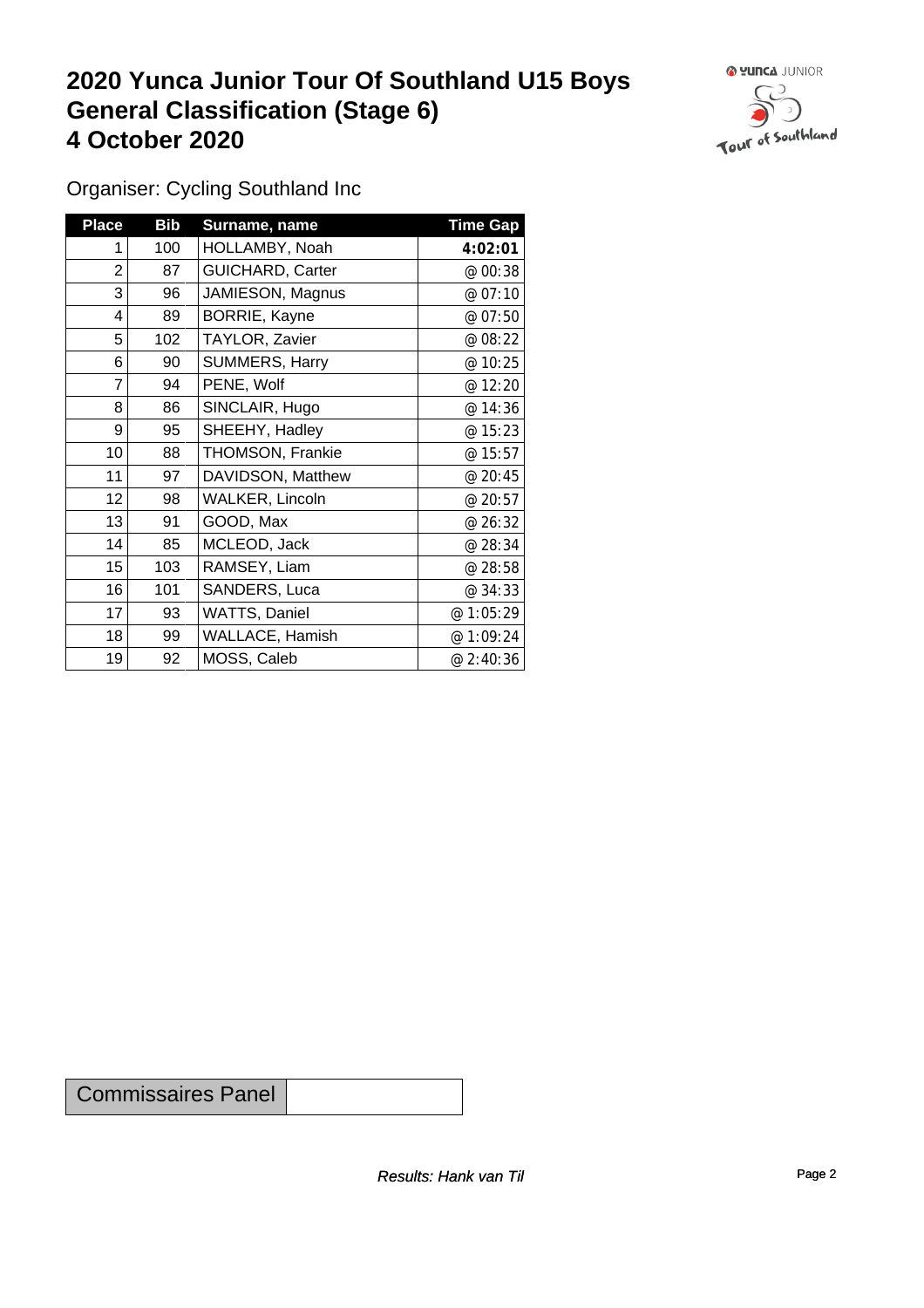## **2020 Yunca Junior Tour Of Southland U15 Boys Sprint Classification (Stage 6) 4 October 2020 19 Continued to the Continued Southland**



Organiser: Cycling Southland Inc

| <b>Place</b> | Bib | Surname, name           | <b>Points</b> |
|--------------|-----|-------------------------|---------------|
|              | 100 | HOLLAMBY, Noah          | 16            |
|              | 96  | JAMIESON, Magnus        |               |
| 3            | 86  | SINCLAIR, Hugo          |               |
|              | 87  | <b>GUICHARD, Carter</b> | 5             |
| 5            | 95  | SHEEHY, Hadley          |               |
| 6            | 97  | DAVIDSON, Matthew       |               |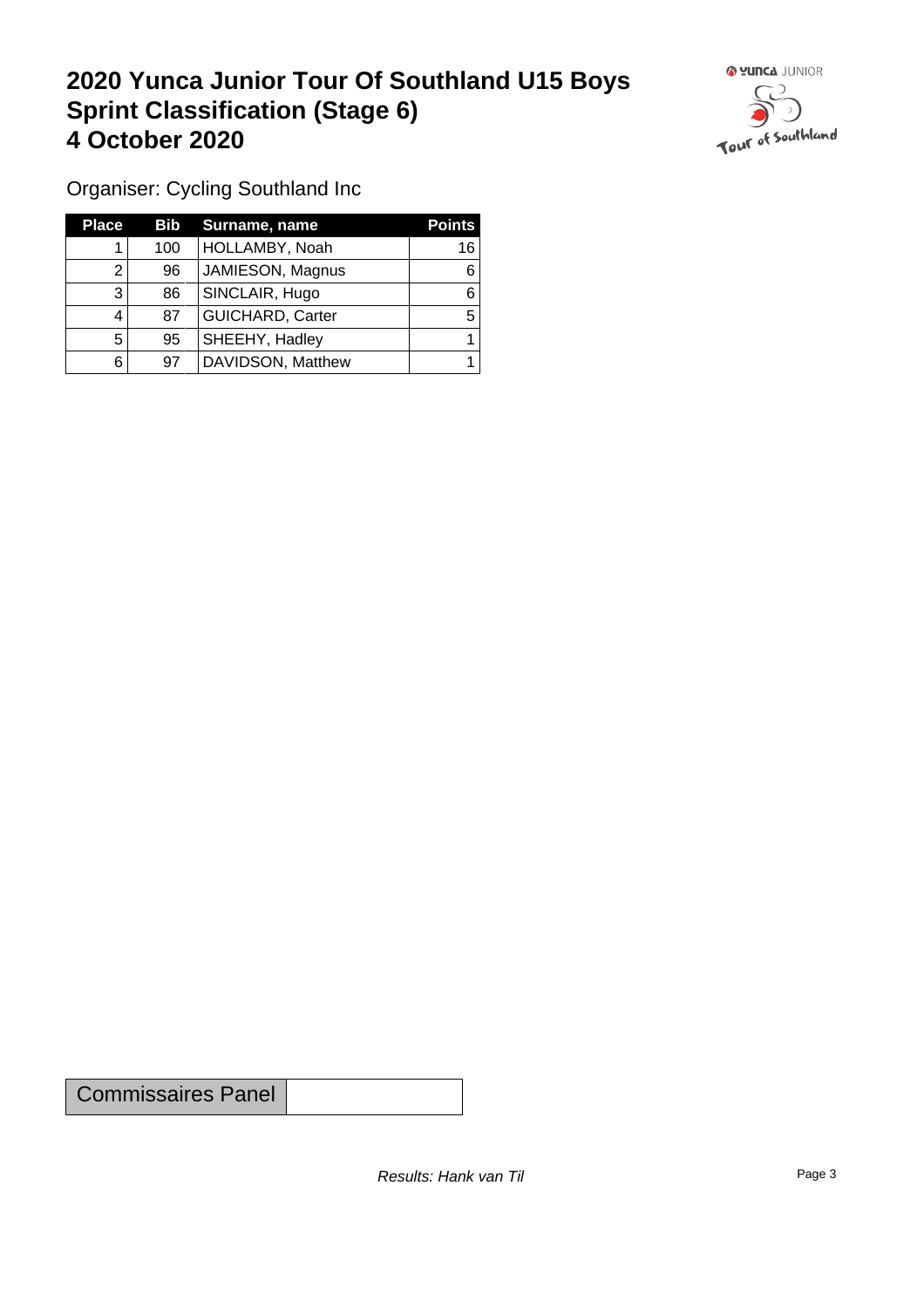## **2020 Yunca Junior Tour Of Southland U15 Boys KOM Classification (Stage 6) 4 October 2020 19 To 2020 19 To 2020 19 To 2020**



Organiser: Cycling Southland Inc

| <b>Place</b> |     | <b>Bib</b> Surname, name | <b>Points</b> |
|--------------|-----|--------------------------|---------------|
|              | 87  | <b>GUICHARD, Carter</b>  | 14            |
|              | 100 | HOLLAMBY, Noah           | 10            |
| ີ            | 102 | TAYLOR, Zavier           | ີ             |
|              | 96  | JAMIESON, Magnus         |               |
| 5            | 89  | BORRIE, Kayne            |               |